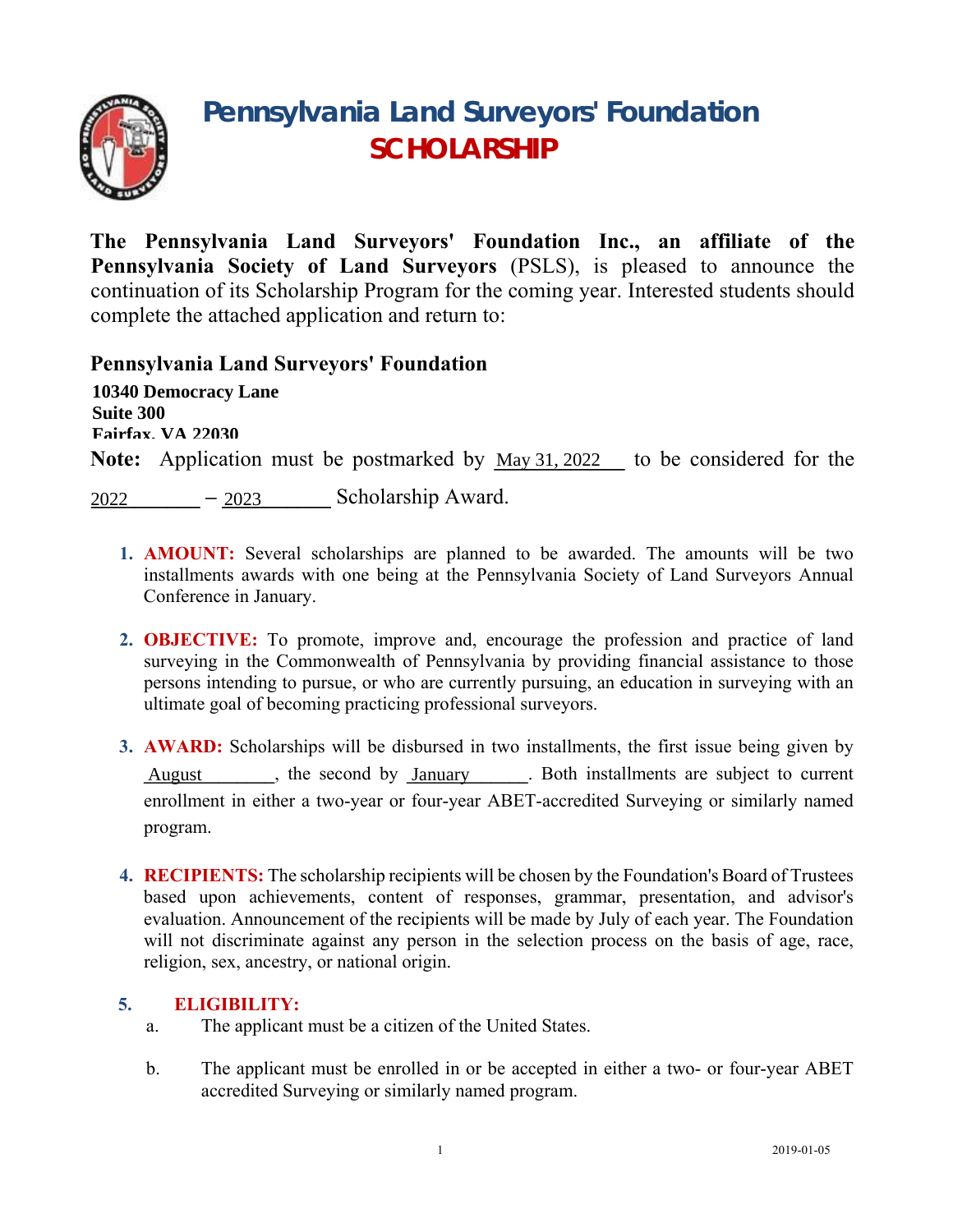- c. The applicant must submit copies of high school or college transcripts with completed Transcript Release Form from Guidance Office or Registrar's Office.
- **6. EVALUATION:** Each applicant will be evaluated on a point system as described below. (The degree of the financial need will be used, if necessary, to break ties, after the primary criteria have been considered.)

#### **a. Applicant's Academic Record—30 points maximum as follows:**

Students will be rated on their cumulative grade point average at the time they apply for the scholarship and course work completed.

#### **b. Applicant's Statement—30 points**

Evaluation of content, clarity of ambitions and career goals, grammar, spelling, and neatness.

### **c. Applicant's Professional Activities—20 points**

Evaluation of applicant's activities and honors, work experience, leadership positions, and distinguishing qualifications

#### **d. References and Evaluator Scholarship Recommendation Form—20 points**

The applicant must submit three-character references from someone who is not a family member.

The student's instructor, guidance counselor, or advisor should provide an objective evaluation regarding academics, and character on the enclosed "Evaluator Scholarship Recommendation Form." This form should be mailed separately from the student's application.

#### **7. INSTRUCTIONS:**

- **a.** Be as complete as possible while filling out this application. Each portion of the application has a specific point value. The Foundation Trustees will score each section separately. **Incomplete applications will not be considered.**
- **b.** Forms must be typed or neatly printed. Use of separate paper will be accepted. Points will be lost for poor grammar, incorrect spelling, illegibility, or lack of neatness. Proofread carefully.
- **c.** Submit the **three** Evaluator Scholarship Recommendation Forms to instructors, guidance counselor, or advisor.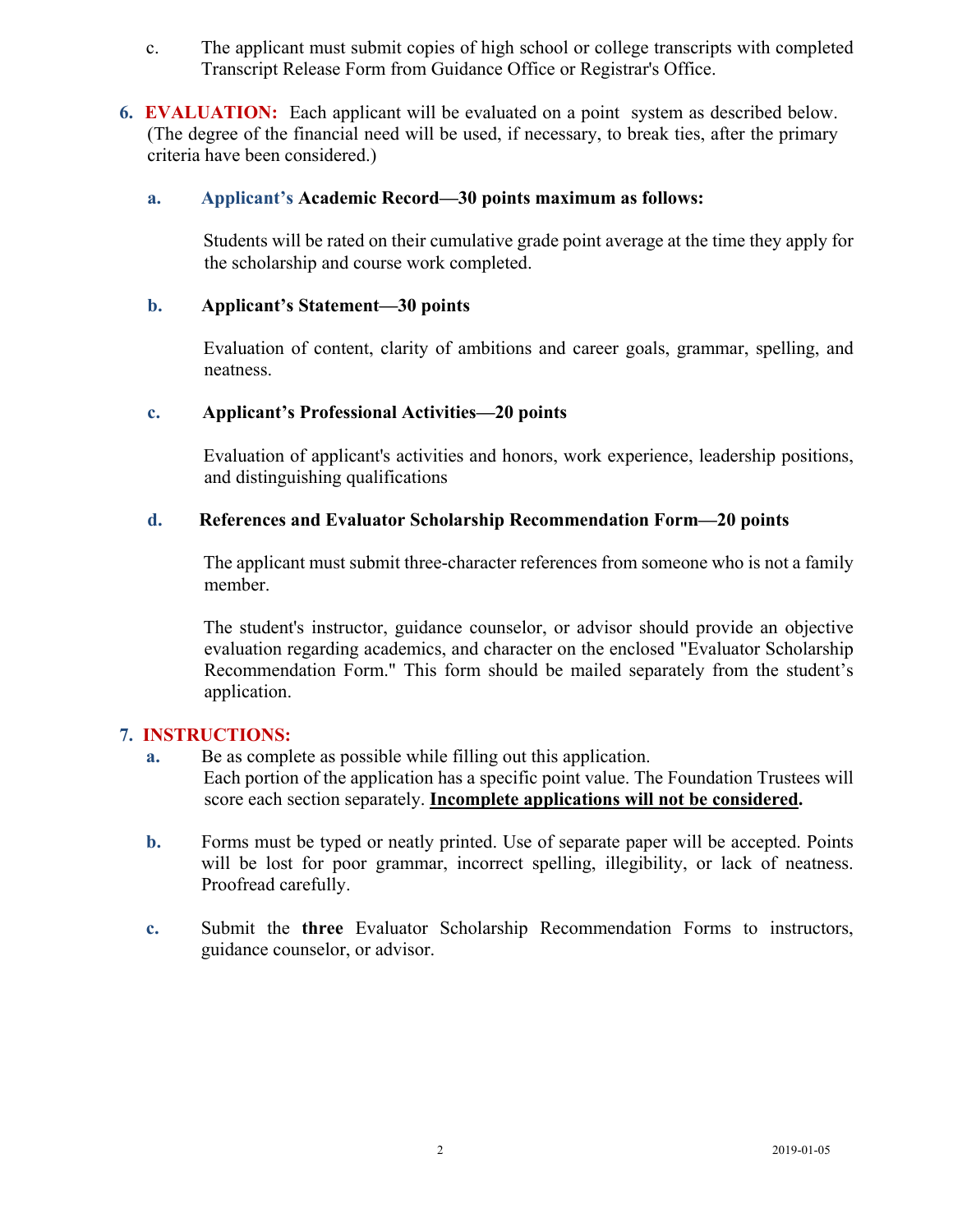

# **Pennsylvania Land Surveyors' Foundation SCHOLARSHIP APPLICATION FORM**

**INSTRUCTIONS:** Fill in all blanks below. Type or print clearly. Attach one copy of your high school or college transcript, depending on your current student status. SAT scores may also be submitted by high school students.

# **PERSONAL INFORMATION**

APPLICANT'S NAME:

| (Last)                                               | (First)                    | (Middle) |        |
|------------------------------------------------------|----------------------------|----------|--------|
| PERMANENT ADDRESS:                                   |                            |          |        |
| (Street)                                             | (City)                     | (State)  | (ZIP)  |
| CURRENT ADDRESS: (If different than above)           |                            |          |        |
| (Street)                                             | (City)                     | (State)  | (ZIP)  |
| TELEPHONE NO:                                        |                            | EMAIL:   |        |
| CURRENT GRADE LEVEL: (Circle applicable grade level) |                            |          |        |
| HIGH SCHOOL: $\bigcap$ Senior                        |                            |          |        |
|                                                      | Program of acceptance      |          |        |
| Freshman<br><b>COLLEGE:</b>                          | Sophomore $\bigcap$ Junior |          | Senior |

**B. ACTIVITIES**: Describe your high school or college activities and community activities (in order of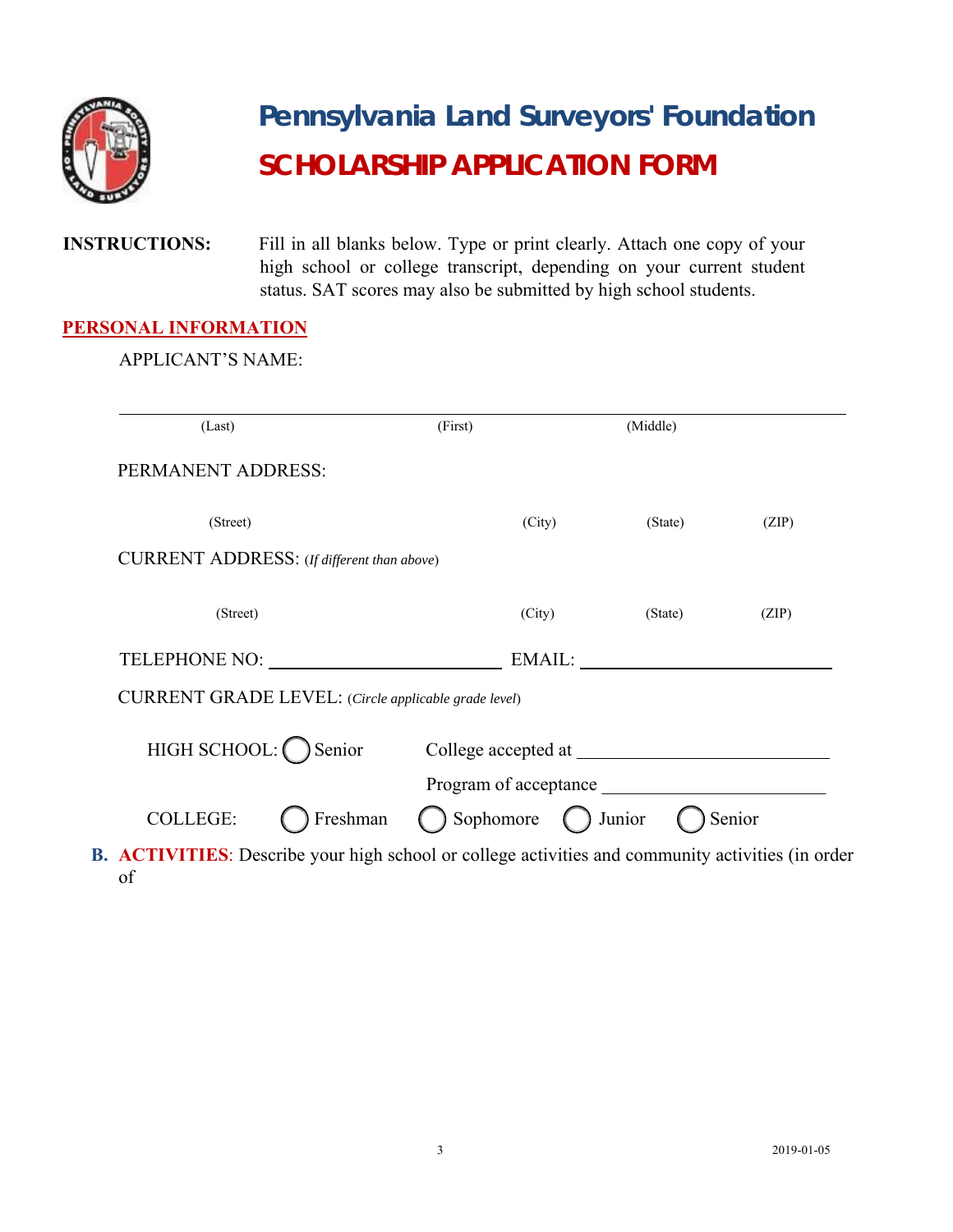**C. AWARDS**: List any special honors and/or awards you have received in or out of school.

**D.** WORK EXPERIENCE: Describe recent work experience:

**E. CAREER GOALS**: In the space below, write a paragraph describing the value you place on a surveying education, and your expectations for your future in the surveying profession.